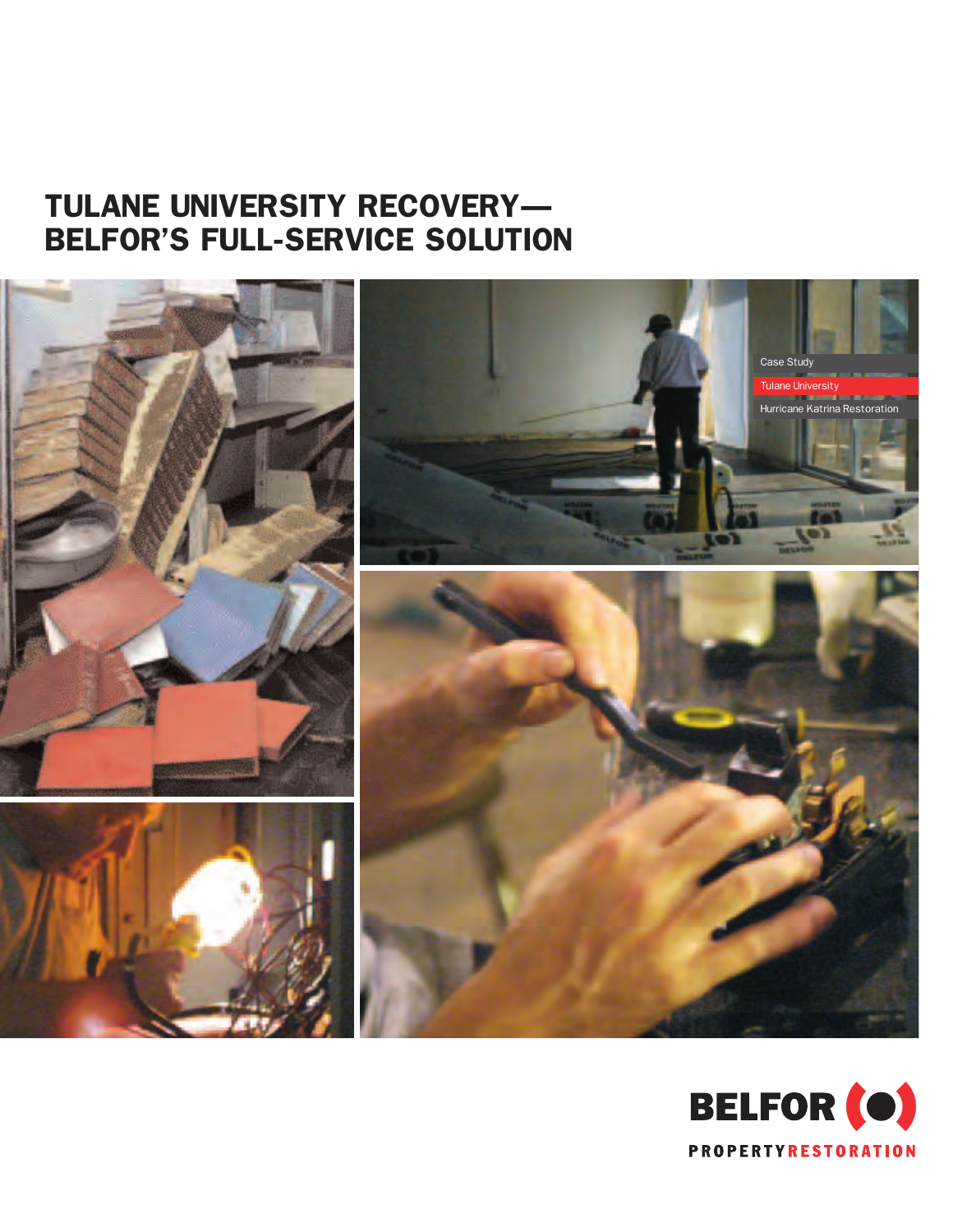

Tulane University is one of the country's leading private research institutions. Founded in 1834 in New Orleans, it is home to 11 schools and colleges offering undergraduate, graduate and professional degrees in architecture, business, engineering, law, liberal arts and sciences, medicine, public health and tropical medicine and social work. At the beginning of the fall semester in 2005, there were over 13,000 students enrolled in the University.

> "This was the biggest single restoration project in company history," stated Theresa Williams, BELFOR USA Executive Vice President Sales and Marketing. "We were working on 62 buildings with varying degrees of damage and that was just on the Uptown Tulane campus in New Orleans. We had 25 more, for a total of 87, that operated within the Tulane System spread out across the city and the region, with more than 1,500 people working on all of them. We also brought in 40 highly specialized technicians from our European offices to support all of the electronic and mechanical restoration and replacement."

> Overall, such a large-scale project looked to be a formidable challenge. However, throw in the University's deadline request for BELFOR to complete all clean up and restoration services by December 31, 2005 and to some, it would have seemed impossible.

> "It was a massive undertaking, no doubt about it, but it's something we had to do," said Kirk Lively, BELFOR USA Director of Technical Services. "School was essentially shut down on the campus and there were thousands of students waiting to return. Tulane is one of the nation's premier universities and an important part of this city's heritage, not to mention the significant economic role it plays in academic studies and research. It was absolutely vital to get it back up and running in January 2006 so the spring semester could begin as scheduled."

> A wave of destruction Though anything was possible, the sheer fact that Tulane University would flood was far from the minds of most New Orleanians. The University is miles away from the banks of Lake Pontchartrain and the levee breach at the 17th Street Canal. However, as the massive amount of water poured in, University officials prepared for the worst. When they arrived on campus, they were met with the unsettling knowledge that, although things were not as bad as they could have been, the situation was definitely serious. While most buildings weathered the hurricane well, 75% of those located on the back half of Tulane's Uptown campus between Freret and Claiborne Streets sustained water damage. Every building north of Freret Street was damaged, and 90% sustained some level of water damage. Shortly after assessing the damage, University officials acted quickly and called BELFOR.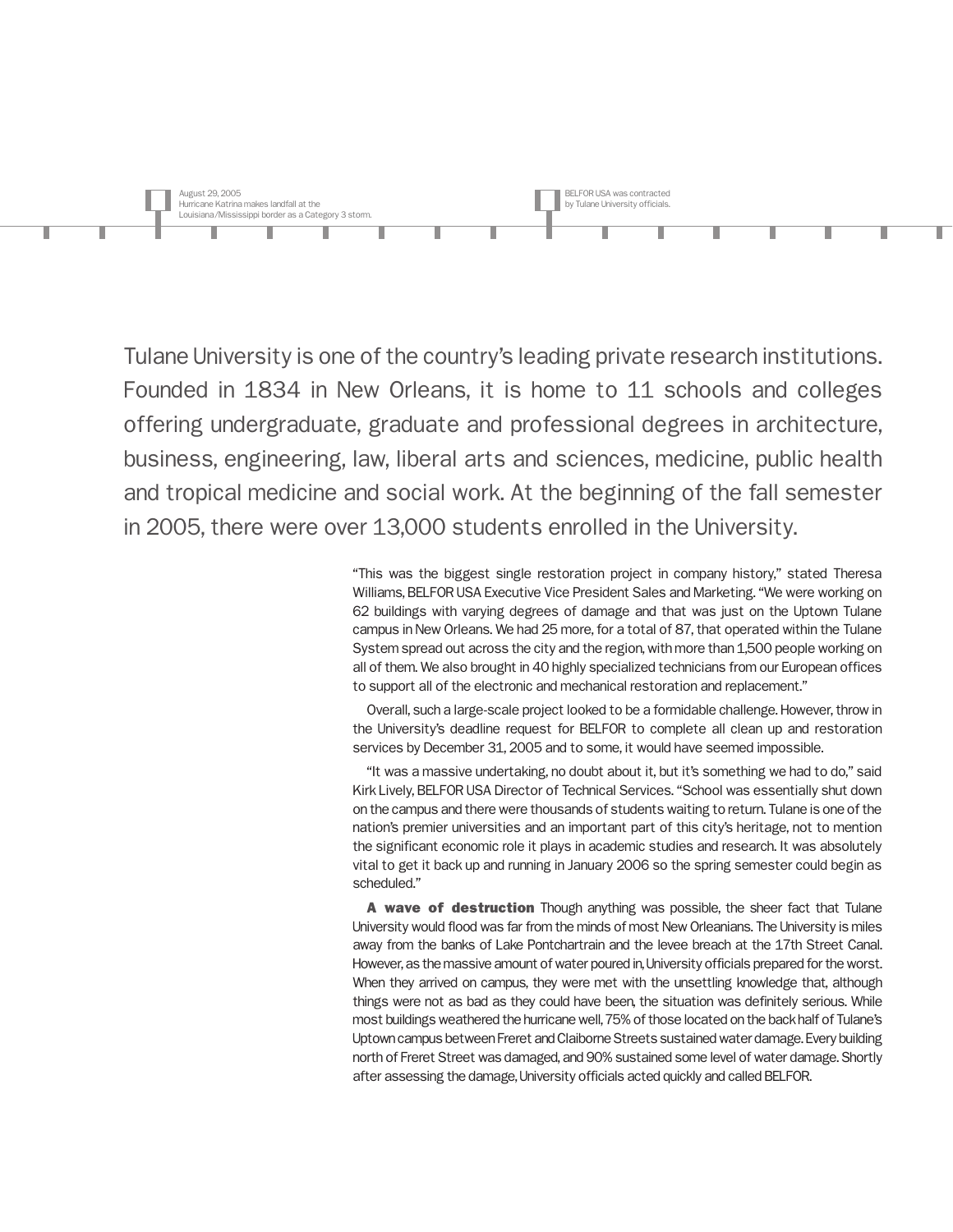

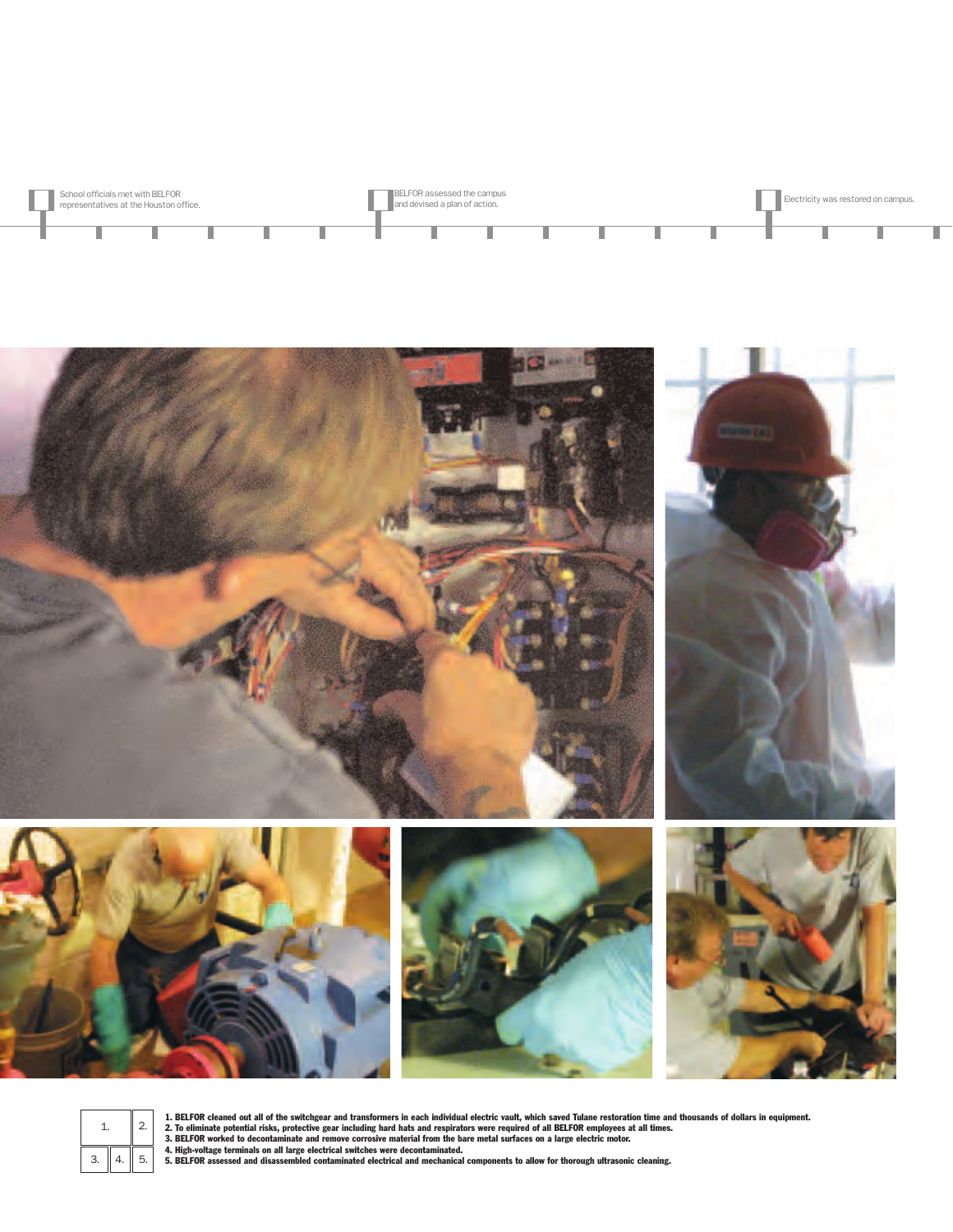

Demolition and initial clean up of the Uptown campus began.

 $\overline{\phantom{a}}$ 

I

T

Π

I

 $\sim 1$ 



Generators were put into place to provide temporary and ambient temperature control.

I

I

ī

Ī

I

1. BELFOR removed over 95,000 cubic yards of damaged contents and debris from the Tulane Uptown Campus.<br>Were partially submerged and had to be cleaned and repair campus, like these at the Physical Plant Logistics Building,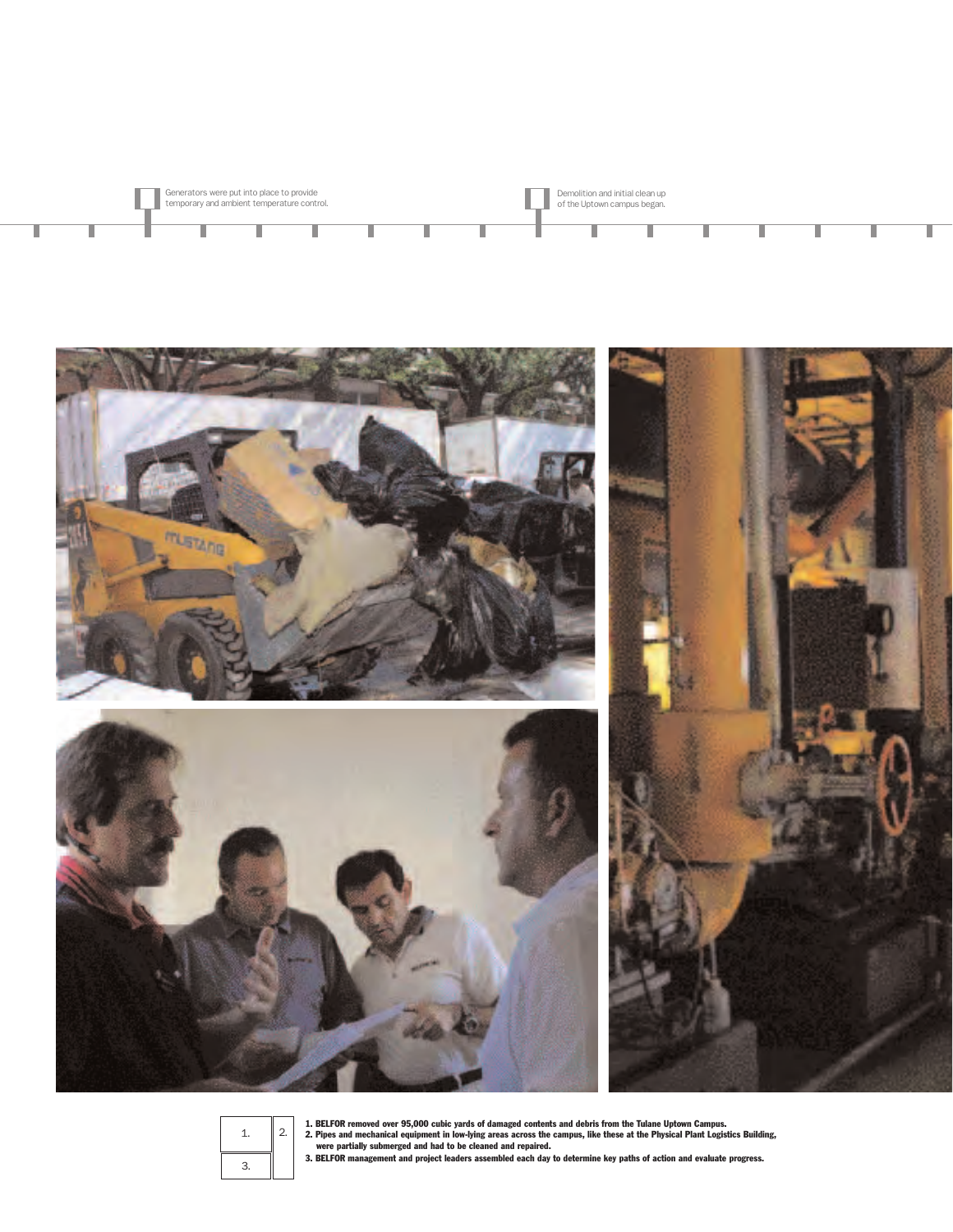

The following is a brief overview of the process BELFOR incorporated to bring Tulane University back for its students, faculty, staff and the city of New Orleans.

Immediately following the hurricane, BELFOR USA was contacted by Tulane University. School officials met with BELFOR representatives at the Tulane temporary command center located at the Four Seasons Hotel in downtown Houston to discuss the arrangements of a partnership.

Shortly after, BELFOR team members were dispatched to New Orleans to tour the flooded campus in boats and Hummers, assess the damage, and formulate a plan of action. A broad overview of BELFOR duties was determined:

- The removal of water from buildings primarily between Freret and Willow Streets
- The protection of undamaged areas from humidity
- The recovery of vital documents from libraries
- The restoration of power to campus
- The security of the campus, as well as all student, faculty and staff belongings
- The removal of debris and trees
- The repairing of all buildings damaged by the storm
- The reconstruction of interior areas

Initially, one of the most important issues was to get power to the campus, whether temporary or via generators. The University had an off-site power plant that normally provided half the campus with electricity and was used to keep critical items on line when power went down. However, during the storm the power plant was flooded with about 18 inches of water. BELFOR's team immediately went in, pumped water out and cleaned the switchgear and transformers to get the house mechanical and electrical back up and running to the front part of the campus. Team members assessed the bottlenecks in the switch system and determined key buildings on which to begin work due to their location on the power loop that distributes electricity to the others. BELFOR then went to work on the back portion of campus, cleaning out the individual electrical vaults in each building to get them back on line. Without this important step, it would have been necessary to purchase new equipment, which would have delayed the project for weeks. BELFOR saved Tulane months of time and a significant amount of money.

Simultaneously, a mass of generators was brought in to power other buildings and deliver temporary ambient control to the upper floors, which prevents high heat conditions and the onset of mold and additional deterioration. One of the most problematic areas was the basement of the Howard-Tilton Memorial Library, which had flooded with eight feet of water. This area housed the University's music library, microfilm collection, Government documents, and protected storage collection, and Tulane administrators feared they would be completely destroyed. However, BELFOR moved quickly and was able to drain the water and retrieve 12,000 boxes of valuable books, film and documents. The items were stored in freezer trucks and moved to a large storage freezer at BELFOR's base operation. From there, these precious items were shipped to one of three document centers where they underwent processing, which also involved gamma radiation treatment to kill all contaminants. In addition, because of BELFOR's quick action in providing refrigerated, dry air to the top portion of the building, the first floor and all upper floors of the library escaped damage, were tested and passed all air quality clearance tests.

A master plan was developed for the Tulane Uptown Campus consisting of all 62 buildings that had some form of damage. Project managers broke that into seven different groups with seven different start dates. Estimated completion was between 50-60 days per building and each phase was timed to meet the December 31st deadline. After the water receded and was pumped out, demolition and the rough clean was initiated. Crews began hauling out materials such as desks, computers, documents and more, separating these into contents that could be salvaged and those that could not.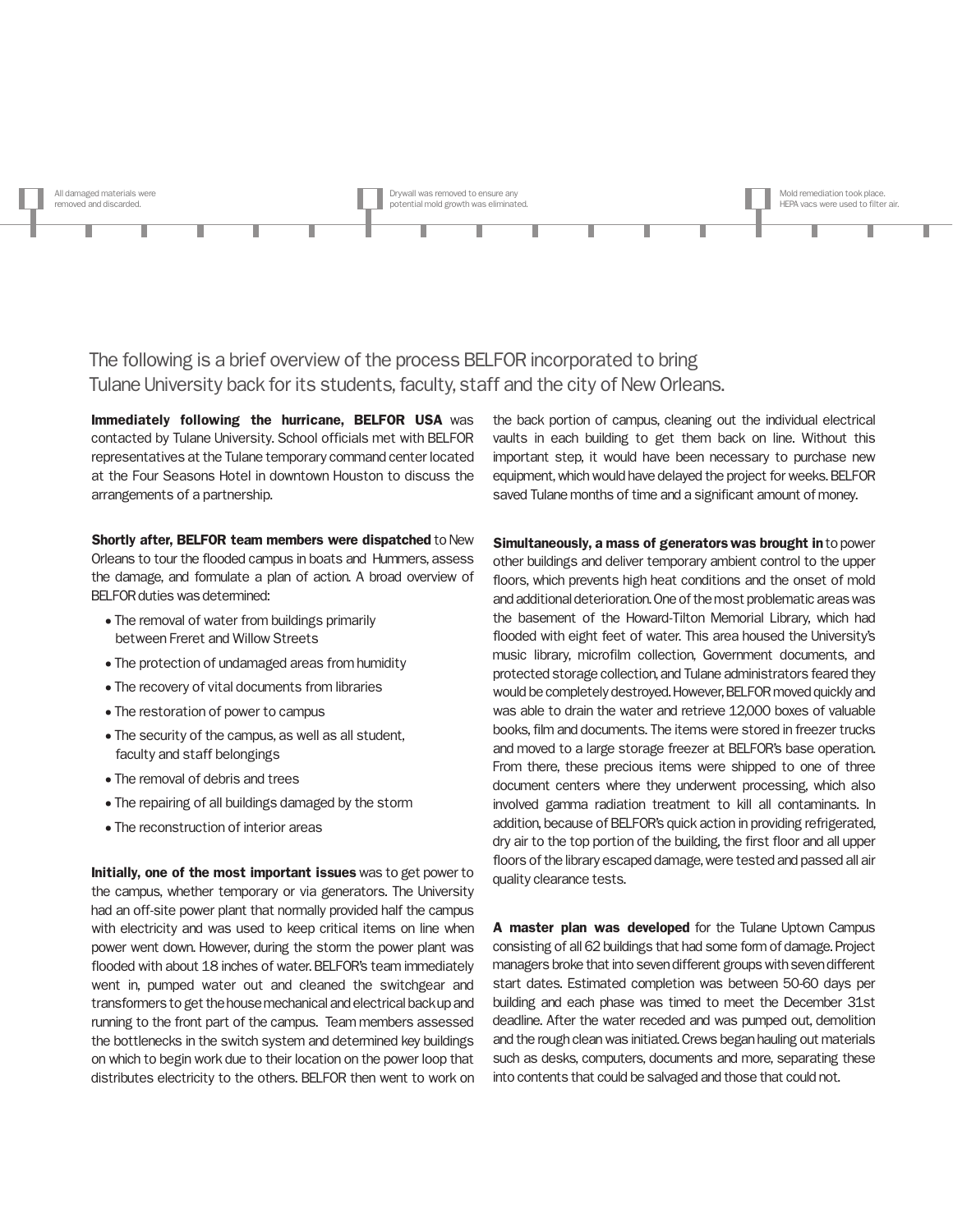

## BELFOR…a single source

BELFOR is one of the few companies in the U.S. with the ability to complete a project of this magnitude, especially while simultaneously working on other projects around the city. The Tulane project was also unique in the fact that every single service BELFOR offers was utilized, from structural dehumidification to mold remediation, document restoration, structure and contents cleaning, and electrical and mechanical decontamination. BELFOR is also one of the world's only companies that offers all of these services from a single source. This proved to be a valuable asset for Tulane.

Having the manpower, massive resources and technical expertise that BELFOR commands would mean little without the organizational skills and time-tested process its leadership brings to every job. Nowhere was this more important than on a project of this size and magnitude.

Final cleaning included the removal of all damaged materials and then dry wall was cut out three feet above the waterline to ensure that any potential wet areas and mold growth would be removed. These materials were removed, disposed of in dumpsters and hauled away.

Mold remediation took place next as HEPA (High Efficiency Particulate Air) Vacs were used to pull air out through a filter removing 99.97% of the mold spores. BELFOR followed a formal protocol for mold remediation developed by a third-party industrial hygienist firm hired by the University. This protocol requires verification that all mold and mildew has been removed before replacement of sheetrock and carpet can begin. Tulane University had its own standards to prevent mold and moisture in its buildings and BELFOR was required to adhere to those rigorous rules to ensure that all buildings were safe. The final portion of the protocol required air testing within the building. If the mold clearance criteria were not achieved in a building, a re-inspection by both BELFOR and the IH team would be performed to locate hidden damp areas or other previously undetected sources of mold. Then, the entire area would have to be recleaned until there was no mold. Only after passing the test could the reconstruction efforts begin.

In the final stage of the reconstruction process, BELFOR crews completed all the necessary work which included roof repairs, acoustical ceilings, insulation, plumbing, electrical, HVAC, drywall, cabinetry, doors, painting, finish carpentry and floor covering. The reconstruction group's biggest challenge was performing product take-offs in cumbersome tyvek suits and respirators while demolition and mold remediation were in progress.This was necessary so long lead-time items, many of which had to be custom made, would be manufactured, shipped and installed on a timely basis to meet the December 31 deadline.

Finally, all additional repairs were made to the buildings damaged by the storm and the campus was cleaned of excess limbs and debris.

By the end of November, great strides had been made across the campus and students were beginning to return to prepare for the next semester. Ultimately, BELFOR met its goal and a grand opening celebration took place for returning students on Monday, January 16, 2006.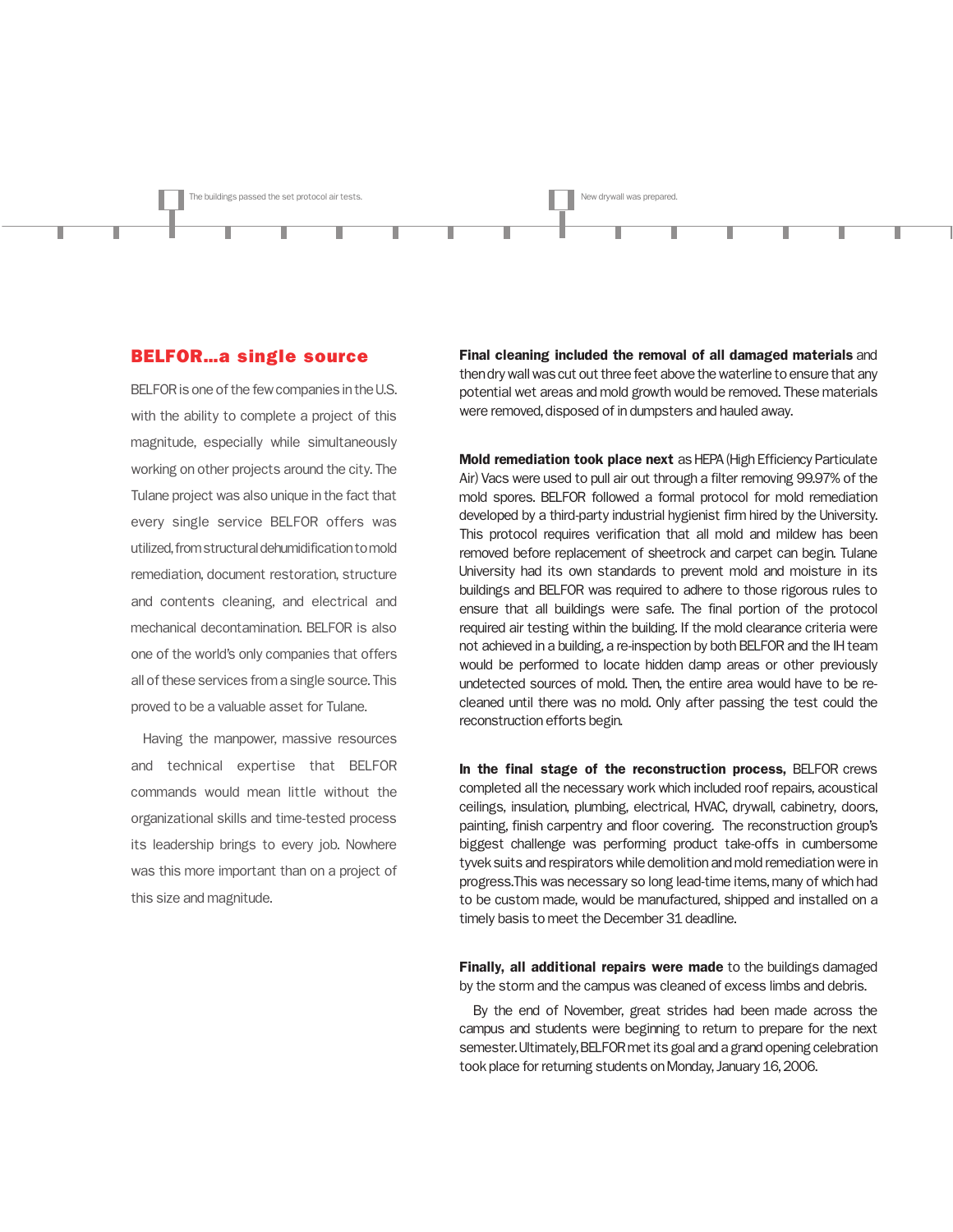











1. The upper floors of buildings received immediate attention with dry air in order to stabilize the interior environment and prevent further deterioration.<br>2. Workers cut out wet drywall from the structure to ensure any p